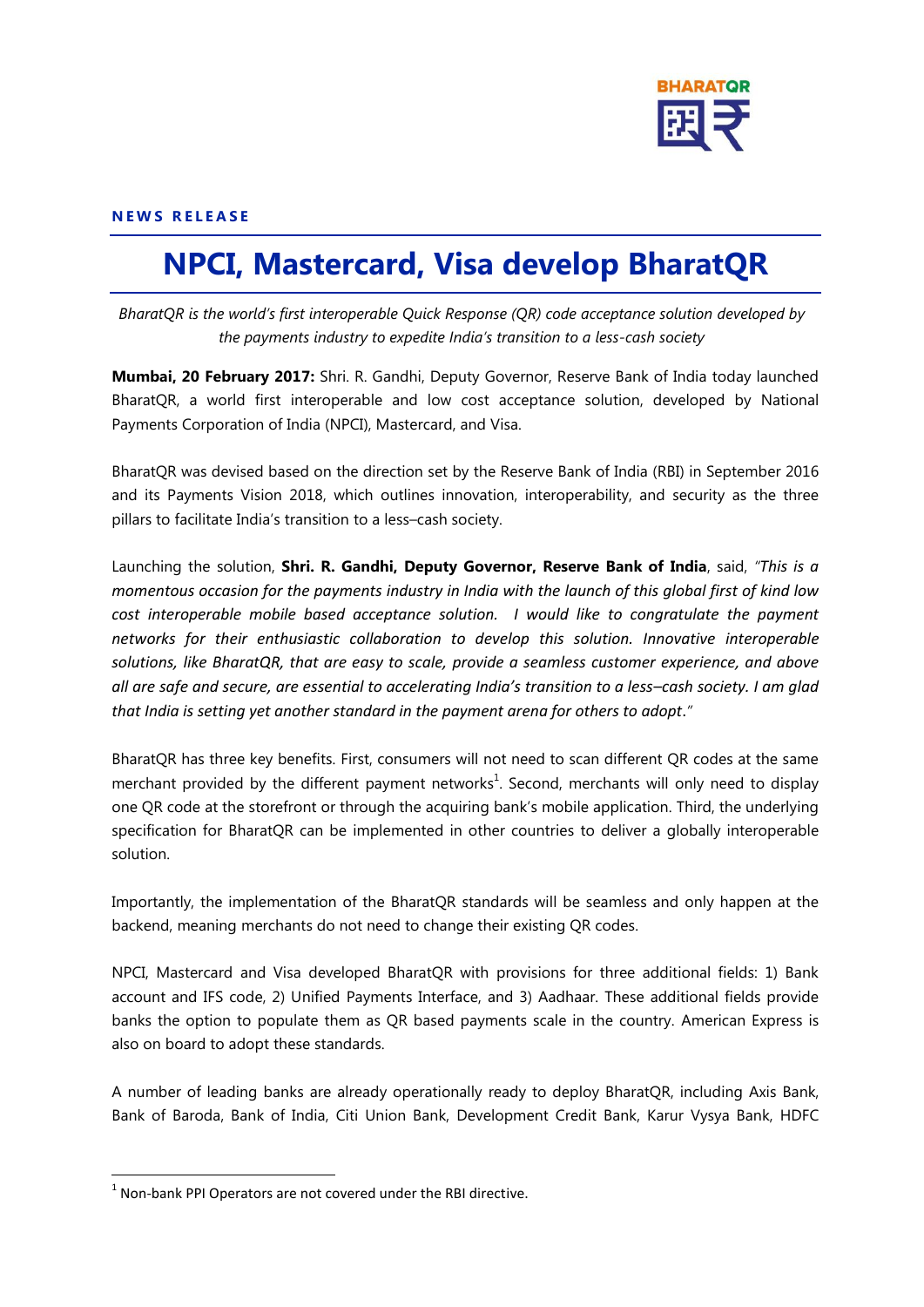

Bank, ICICI Bank, IDBI Bank, RBL Bank, State Bank of India, Union Bank of India, Vijaya Bank and Yes Bank. Many other leading banks are also at various stages of implementation.

**Shri. Rajeev Rishi, Chairman, IBA and CMD, Central Bank of India stated,** "*BHARAT QR is another initiative in the Digital India journey. Using Smart phones it makes payments simple and easy for customers and the merchants across the country, from their debit, credit, and pre-paid cards using a QR code common across all Banks and Card Networks. It does not require a POS machine. It is another step towards digitalization of banking transactions."* 

# **Shri. A. P. Hota, Managing Director & CEO, National Payments Corporation of India (NPCI),** said:

*With over 330 million debit cards in circulation, RuPay has emerged as one of the most successful home grown card networks in the world. BharatQR code initiative is yet another transformational step towards building a less-cash economy at an insignificant cost. We believe that integration of Unified Payments Interface (UPI) in this service will boost the adoption rate among merchants as well as customers at*  large. We are pleased to collaborate with international card network companies for facilitating *interoperability and to cater to India's vast population.*

# **Shri. Porush Singh, Country Corporate Officer, India and Division President, South Asia, Mastercard,** said:

*"Mastercard welcomes and supports the government's move to introduce BharatQR. With the objective of providing a fast, convenient and secure payment solution for consumers and a reliable and instant acceptance offering for merchants, Mastercard developed the first of its kind "Made in India," global interoperable payment solution at its technology center in Vadodara. We are look forward to leveraging our technology backbone and partnering with the government and the industry to create a robust, safe & secure digital payments ecosystem."* 

# **Shri. T.R. Ramachandran, Group Country Manager, India & South Asia, Visa,** said:

**"***We are proud to have contributed to the development of BharatQR as we believe it has the potential to significantly accelerate the growth of electronic payments acceptance in the country. This is especially true for small merchants, as it is low cost and easy to implement, eliminating the need for traditional POS hardware. The success of mVisa has proven a QR code solution to be scalable, secure and easy to use, with acceptance at more than 60,000 merchants across the country. We look forward to continuing to partner with our clients, merchants and the government to innovate and to expand access to digital payments in India.*"

BharatQR's interoperability, coupled with the low-cost acceptance method, will facilitate rapid adoption by smartphone users who will simply have to "*scan to pay"*. Described in the industry as "*push*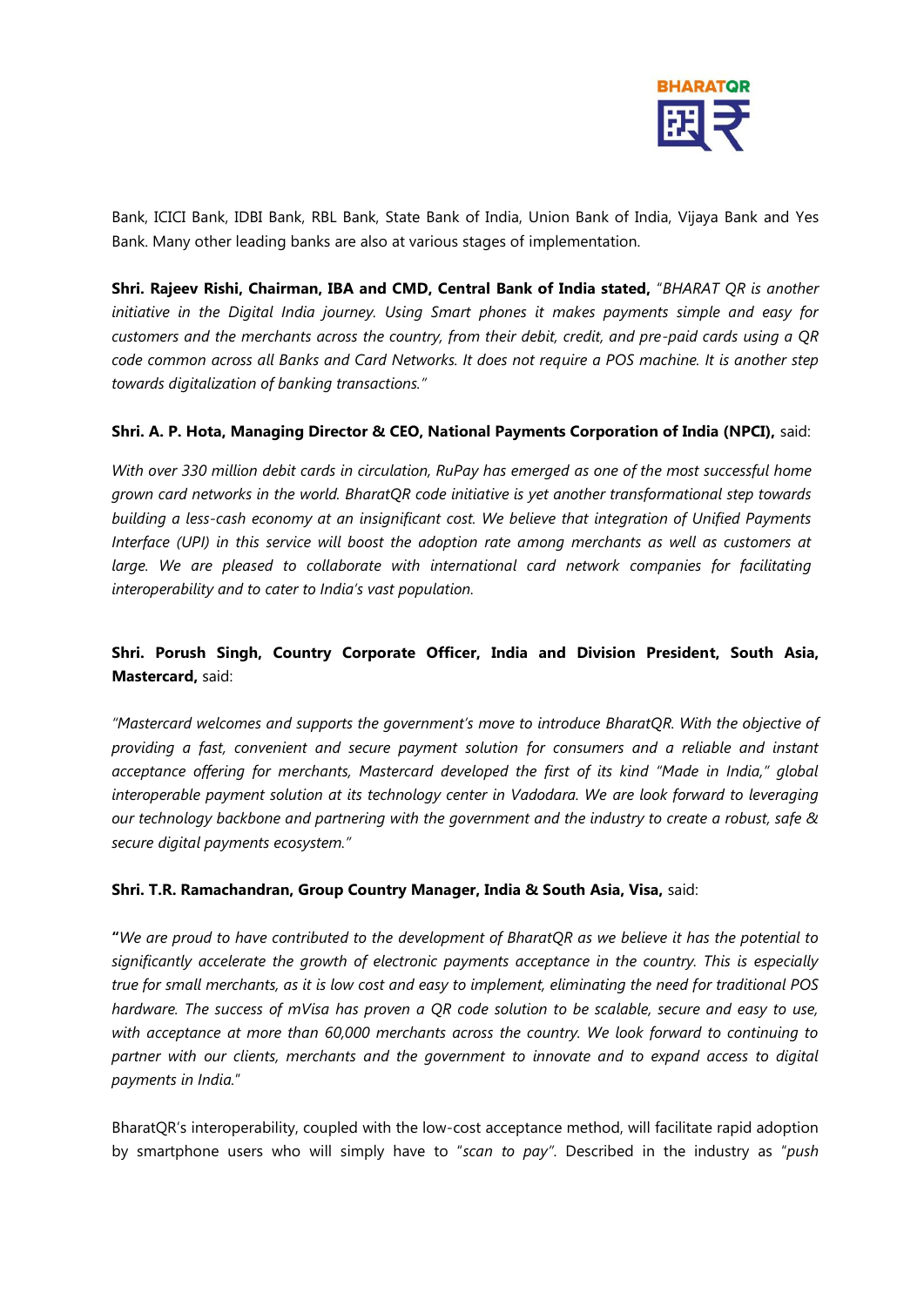

*payments*", such transactions are considered highly secure as they are "customer–initiated", instead of "merchant–initiated" and no personal information needs to be shared with the merchant.

According to International Data Corporation (IDC) that the "smartphone market in India crossed the 30 million unit shipments milestone for the first time ever in a quarter in CY Q3 2016 maintaining its healthy traction with 11 percent year–on–year growth"<sup>2</sup>.

### **Shri. Manoj Adlakha, CEO American Express Banking Corporation** said:

"*Bharat QR is a path breaking initiative to bring quick, easy and affordable payments to both merchants and consumers. American Express is proud to be part of this 'global first capability', which will significantly contribute towards growth of Digital India."* 

#### **--ENDS--**

## **About NPCI**

National Payments Corporation of India (NPCI) was set up in 2009 as the central infrastructure for various retail payment systems in India and was envisaged by the Reserve Bank of India (RBI) as the payment utility for all banks in the country. During the last seven years, the organisation has grown multi-fold from 2 million transactions a day to over 25 million transactions now. From a single service of switching of interbank ATM transactions through National Financial Service, the range of services has grown to Cheque Truncation System, National Automated Clearing House (NACH), Aadhaar Enabled Payment System (AePS), USSD based \*99#, RuPay Card, Immediate Payment Service (IMPS), Unified Payments Interface (UPI) and Bharat Interface for Money (BHIM). For more information visit:<http://www.npci.org.in/>

#### **About Mastercard**

[Mastercard](http://mastercard/) (NYSE: MA), [www.mastercard.com,](http://www.mastercard.com/) is a technology company in the global payments industry. We operate the world's fastest payments processing network, connecting consumers, financial institutions, merchants, governments and businesses in more than 210 countries and territories. Mastercard products and solutions make everyday commerce activities – such as shopping, traveling, running a business and managing finances – easier, more secure and more efficient for everyone. Follow us on Twitter [@MastercardIndia](https://twitter.com/mastercardindia) and [@MastercardAP](https://twitter.com/mastercardap) join the discussion on the [Beyond the Transaction Blog](http://newsroom.mastercard.com/asia-pacific/blog/) and [subscribe](http://newsroom.mastercard.com/asia-pacific/subscribe) for the latest news on the [Engagement Bureau.](http://newsroom.mastercard.com/asia-pacific)

#### **About Visa Inc.**

**.** 

Visa is a global payments technology company that connects consumers, businesses, financial institutions, and governments in more than 200 countries and territories to fast, secure and reliable electronic payments. We operate one of the world's most advanced processing networks - VisaNet - that is capable of handling more than 65,000 transaction messages a second, with fraud protection for consumers and assured payment for merchants. Visa is not a bank and does not issue cards, extend credit or set rates and fees for consumers. Visa's innovations, however, enable its financial institution customers to offer consumers more choices: pay now with debit, ahead of time with prepaid or later with credit products. For more information visit [www.visa.co.in.](http://www.visa.co.in/)

#### **About American Express:**

American Express is a global services company, providing customers with access to products, insights and experiences that enrich lives and build business success. Learn more at <https://www.americanexpress.com/india/> and connect with us on:

<sup>&</sup>lt;sup>2</sup> <https://www.idc.com/getdoc.jsp?containerId=prAP41922916>